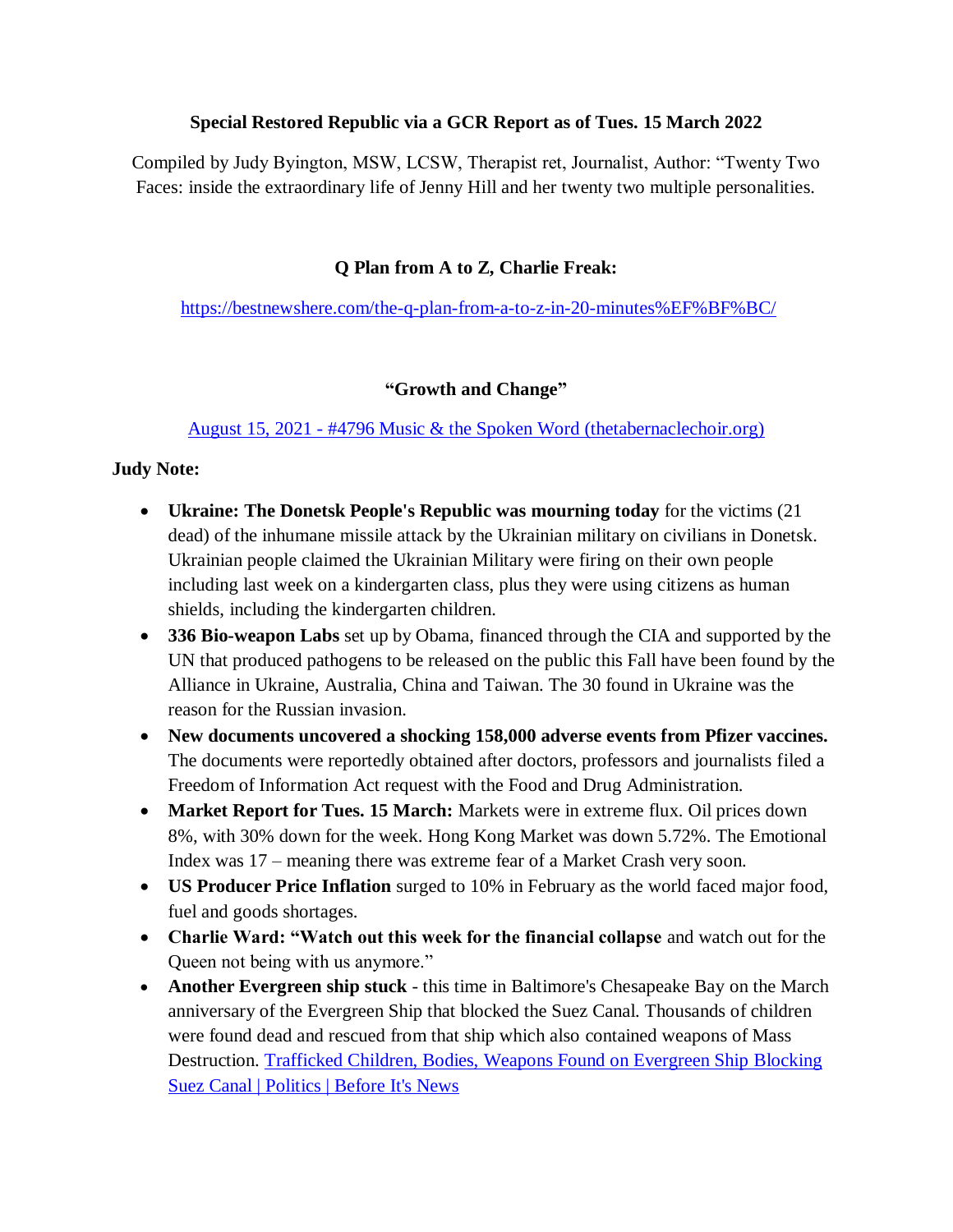- **Mother Theresa was a man,** Mossad Agent and father of Dr. Death Fauci who ran a Child Sex Trafficking Ring for the Vatican:
- **The biggest drug traffickers in the world** were the Royal Reptilian Family (Queen Lizarbeth II) — they supplied the Vatican Mafia with heroin + opium through the CIA  $\&$ other agency agents.
- **Alliance Special Forces headed by US Marines** were winding up their rescue of millions of traumatized children (many more deceased) out of Cabal Underground Tunnels across the globe – which they then destroyed. The mission has been ongoing since **2018 :** [Marines, Seals Head Rescue of Millions of Tortured Children, While Trump](https://beforeitsnews.com/politics/2021/04/marines-seals-head-rescue-of-millions-of-tortured-children-while-trump-implodes-fiat-dollar-for-a-global-currency-reset-3232029.html)  [Implodes Fiat Dollar for a Global Currency Reset | Politics | Before It's News](https://beforeitsnews.com/politics/2021/04/marines-seals-head-rescue-of-millions-of-tortured-children-while-trump-implodes-fiat-dollar-for-a-global-currency-reset-3232029.html)  [\(beforeitsnews.com\)](https://beforeitsnews.com/politics/2021/04/marines-seals-head-rescue-of-millions-of-tortured-children-while-trump-implodes-fiat-dollar-for-a-global-currency-reset-3232029.html)

# **A. Global Currency Reset:**

- **Tues. 15 March MarkZ: Bond Holders expect full funding within the next 24 hours**. They plan on having the majority of Tier 4B (us, the Internet Group) in and out by **Mon. 4 April** so they can release the international rates then.
- **Mon. 14 March Charlie Ward: "Watch out this week for the financial collapse** and watch out for the Queen not being with us anymore."
- **Sat. 12 March Fleming: "This will be our last weekend of wait-for-it-RV-GCR.** It's already begun. The US is dead last, but we're the biggest. We are the most important Nation State with the largest number of "exotic currency and digital currency  $-$  XRPholders," in the world. The Great Shift has begun. Judy Byington's take has it 100% right: Russia, China, India, Indonesia, Iraq, Kuwait and the US were the top gold holders and would go to gold backed currency on **Fri. 11 March.**

### **B. Global Financial Crisis:**

- **Market Report for Tues. 15 March:** Markets were in extreme flux. Oil prices down 8%, with 30% down for the week. Hong Kong Market was down 5.72%. The Emotional Index was 17 – meaning there was extreme fear of a Market Crash very soon.
- **US producer price inflation** surges to 10% in February, the highest annual increase on record.
- **Saudi Arabia** considers accepting Yuan instead of US Dollars for Chinese oil sales, the WSJ reports.

### **C. Global Food, Fuel and Goods Shortages:**

**Hungry Iraqis** protest food inflation as officials blame Russia.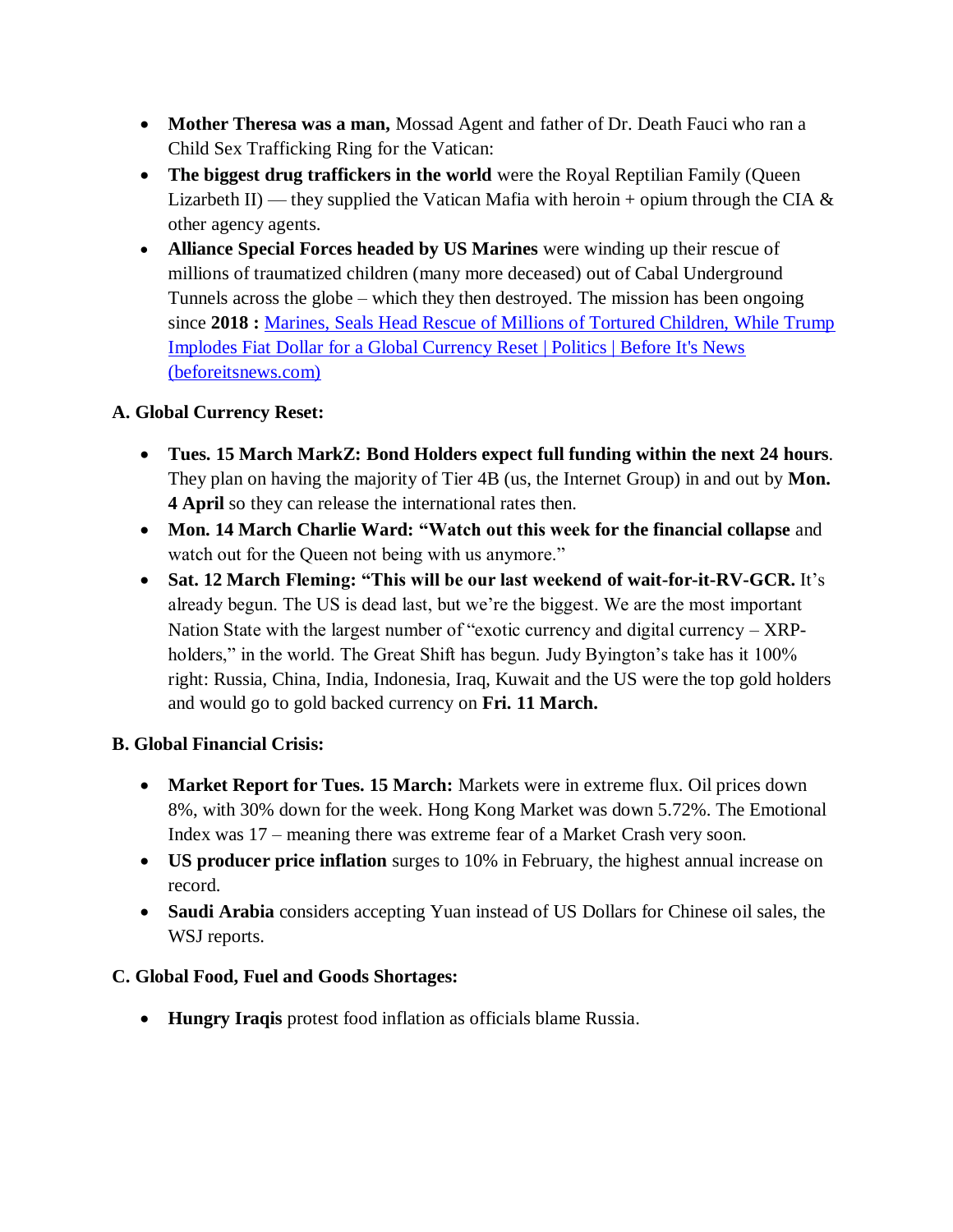- **The Middle East** is in an uproar over inflation and food shortages, which are being blamed on Russia.
- **Al Jazeera** reported that impoverished Iraqis have erupted in protests in recent days over unaffordable food amid the ongoing conflict in Ukraine.
- **For the past week,** the price of cooking oils and flour have skyrocketed in local markets. The Iraqi people are angrier than ever about it, and the Iraqi government is deflecting every which way it can to try to quell it.
- **Protesters** reportedly gathered in a central square in the southern city of Nasiriya, "a flashpoint of anti-corruption protests that gripped the country in 2019," according to reports.
- **The Middle East** is particularly dependent upon food and commodity imports from Ukraine and Russia. The conflict is exacerbating problems with the supply chain and corrupt monetary policy that were already driving up prices and causing shortages before the Russian invasion

# **D. Planes, Trains Grounded:**

 **UK:** Easter railway disruption on trains between London Euston and Milton Keynes Central - Buckinghamshire Live. [https://www.buckinghamshirelive.com/news/buckinghamshire-news/easter-railway](https://www.buckinghamshirelive.com/news/buckinghamshire-news/easter-railway-disruption-trains-between-6803051)[disruption-trains-between-6803051](https://www.buckinghamshirelive.com/news/buckinghamshire-news/easter-railway-disruption-trains-between-6803051)

# **E. Covid/Vax Hoax:**

- **Covid Vaccine Side Effects:** [https://resistthemainstream.org/researches-suggests-theres](https://resistthemainstream.org/researches-suggests-theres-overwhelming-need-to-investigate-another-covid-19-vaccine-related-side-effect/)[overwhelming-need-to-investigate-another-covid-19-vaccine-related-side-effect/](https://resistthemainstream.org/researches-suggests-theres-overwhelming-need-to-investigate-another-covid-19-vaccine-related-side-effect/)
- **New documents uncover a shocking 158,000 adverse events from Pfizer vaccines.** The documents were reportedly obtained after doctors, professors and journalists filed a Freedom of Information Act request with the Food and Drug Administration. (FDA). [https://www.express.co.uk/life-style/health/1577745/Pfizer-vaccine-side-effects-adverse](https://www.express.co.uk/life-style/health/1577745/Pfizer-vaccine-side-effects-adverse-effects/amp)[effects/amp](https://www.express.co.uk/life-style/health/1577745/Pfizer-vaccine-side-effects-adverse-effects/amp)

### **F. The Real News for Tues. 15 March 2022:**

- **336 Bio-weapon Labs** set up by Obama, financed through the CIA and supported by the UN that produced pathogens to be released on the public this Fall have been found by the Alliance in: Ukraine, Australia, China, Taiwan.
- **Mon. 14 March Groundhog Day:** Another Evergreen ship stuck this time in Baltimore's Chesapeake Bay. Massive cargo ship grounded in Baltimore first shared on Twitter Company: EVERGREEN, Name: EVER FORWARD! A container ship is stuck off the coast in Chesapeake Bay! It's stuck, currently still stuck. More than a coincidence,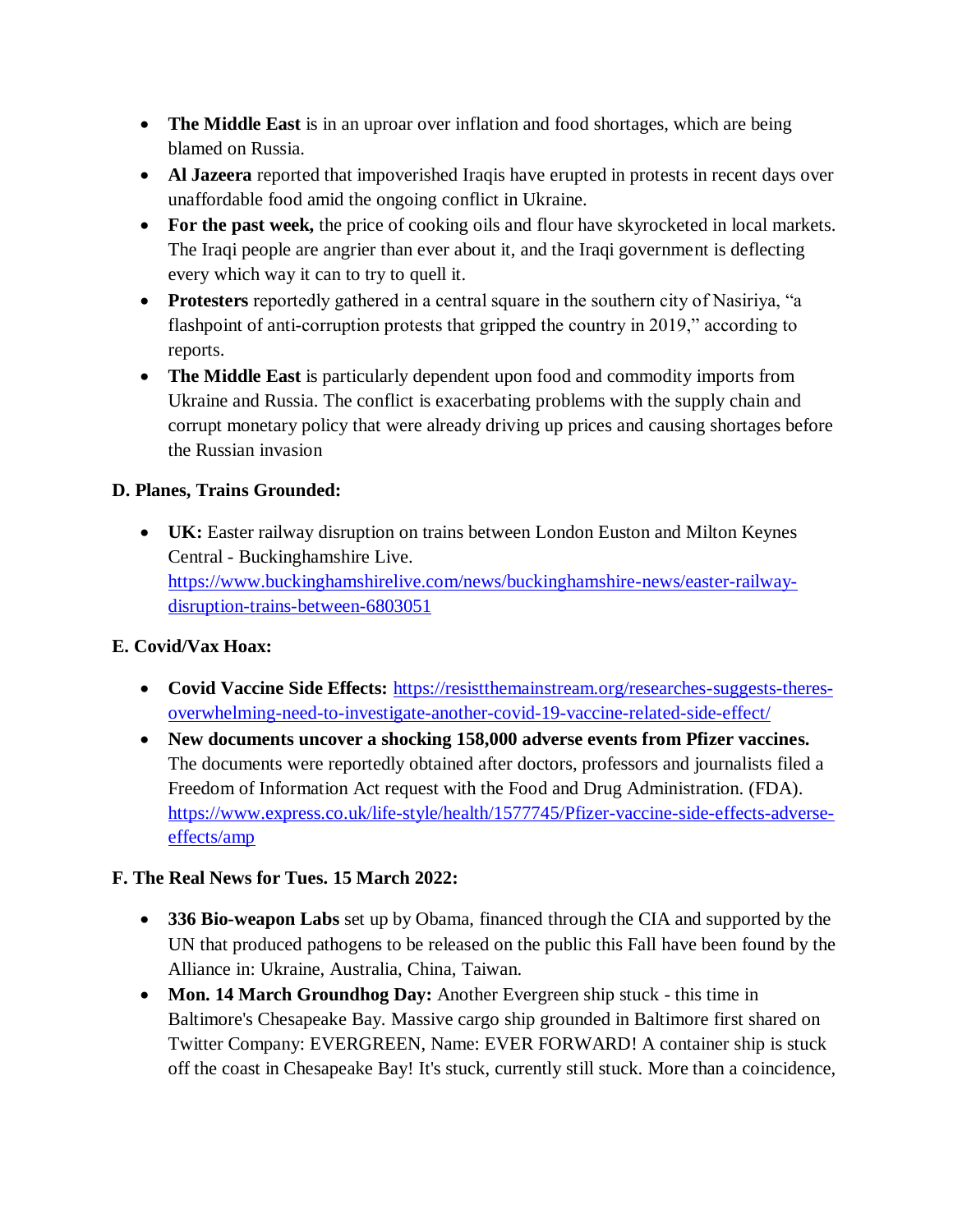check it out for yourself: [https://dailycaller.com/2022/03/14/chesapeake-bay-evergreen](https://dailycaller.com/2022/03/14/chesapeake-bay-evergreen-container-ship-aground/)[container-ship-aground/](https://dailycaller.com/2022/03/14/chesapeake-bay-evergreen-container-ship-aground/)

 **Mother Theresa was a man,** Mossad Agent and father of Dr. Death Fauci who ran a Child Sex Trafficking Ring for the Vatican: <https://t.me/ExposeThePEDOSendTheCABAL/8180>

# **G. Ukraine War:**

- **The Donetsk People's Republic is mourning today** for the victims (21 dead) of the inhumane missile attack by the Ukrainian military on civilians in Donetsk. [https://twitter.com/mfa\\_russia/status/1503711400845271042?s=20&t=VOPtYIugOkVra](https://twitter.com/mfa_russia/status/1503711400845271042?s=20&t=VOPtYIugOkVraUJosBU37w) [UJosBU37w](https://twitter.com/mfa_russia/status/1503711400845271042?s=20&t=VOPtYIugOkVraUJosBU37w)
- **The letter Z was the symbol of the Russian Army's mandate to liberate** the Ukrainian people from their Zionist Khazarian Mafia Nazi government.
- **Citizens of Ukraine confirm Ukranian forces are firing** on their own people. Remember that Kindergarten that was blown up?
- **Meanwhile, neo-Nazis, as if nothing had happened, are posting a video on the Internet, where you can clearly see the kindergarten they occupied.** The footage is presumably in Mariupol or Odessa. And then there will be moaning that the Russians are hitting kindergartens and hospitals
- **Russia, China, Brazil, India** Call for Investigation Into US Biolabs in Ukraine.
- **Prepare for food inflation**, food riots, scarcity and food rationing. This is exactly why Biden and NATO are deliberately escalating this conflict. They need the excuse of "war with Russia" in order to dismantle the global supply chain of fertilizer and fossil fuels that feeds the world. As mass starvation becomes a reality, it will all be blamed on Putin.
- Ukraine: The Final Piece, Glen Beck: https://t.me/TRUTHSocial TMTG Iran = Obama sends \$150 billion in cash to Iran before leaving office in 2016. John Kerry's daughter is married to an Iranian national. Ukraine  $=$  Hunter Biden/Joe Biden dealings  $\&$  corruption, stealing millions from American tax payers to funnel money to Ukraine. Nancy Pelosi's son Paul sits on the board of a Ukrainian energy company as does Romney's son, John Kerry's son and Biden's son. Now you know why we're "helping" Ukraine & why Pelosi is running again. The tentacles of Ukraine corruption capture Bush's 9/11 cabinet, Obama, Biden, Soros, Schiff, Pelosi, Bolton, John Kerry, Romney, & the Clintons.
- **The war against the reset, Mel K, Charlie Ward:**  <https://www.bitchute.com/video/MjMXQtKMW147/>

# **H. UK Royal Family, Vatican Mafia, CIA and Drug Trafficking**

**• The biggest drug traffickers in the world** were the Royal Reptilian Family (Queen Lizarbeth II) — they supplied the Vatican Mafia with heroin + opium through the CIA  $\&$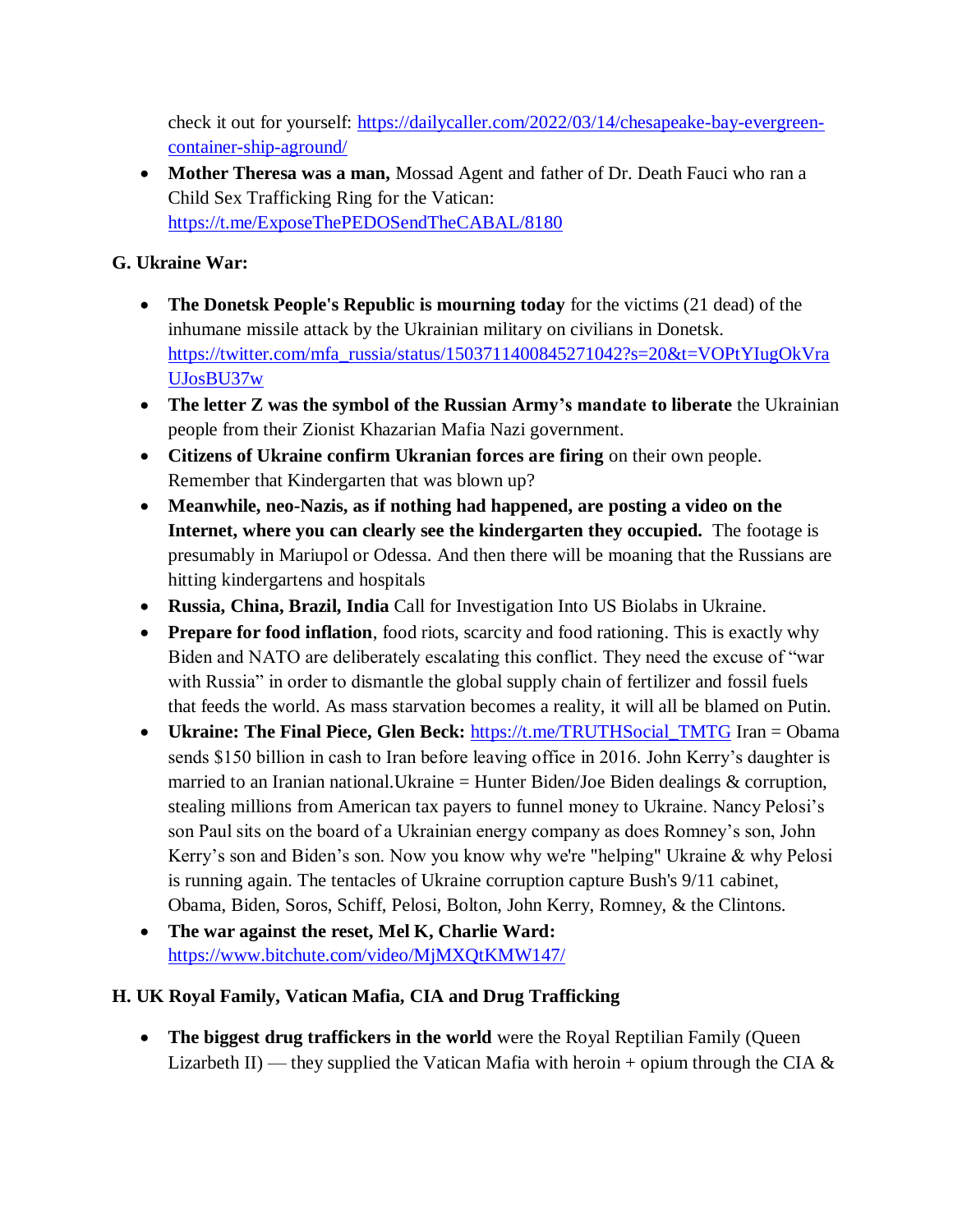other agency agents. Think the Opium Wars in China — a war pushed to allow sales of opium & heroin in another country.

- **The Opium Wars** were two wars waged between the Qing dynasty & Western powers. The First Opium War, fought in 1839–1842 between Qing China & Great Britain, was triggered by the dynasty's campaign against the British merchants who sold opium in China. The Second Opium War was fought between the Qing and Britain & France, 1856–1860.
- **In each war, the European force's modern military technology led to easy victory over the Qing forces,** with the consequence that the government was compelled to grant favorable tariffs, trade concessions, reparations and territory to the Europeans. The wars and the subsequently-imposed treaties weakened the Qing dynasty & the Chinese imperial government, and forced China to open specified treaty ports (especially Shanghai) that handled all trade with imperial powers. In addition, China gave the sovereignty over Hong Kong to Britain.
- **The Vatican supplied the world** with heroin from the Golden Crescent meth  $\&$ opium from the Golden Triangle, tied to Myanmar. Myanmar the largest drug & child trafficking country in the world.
- **The Golden Triangle** has been shutdown.
- **Andrew is on his own** no one will save him. They are all gone or controlled now. Charles is not done yet too.

### **I. Must See Videos:**

### **Ukraine Panic, the Beginning of the End, X22 Report:**

[https://x22report.com/aiovg\\_videos/ep-2725b-ds-lost-ukraine-panic-sets-in-the-beginning-of](https://x22report.com/aiovg_videos/ep-2725b-ds-lost-ukraine-panic-sets-in-the-beginning-of-the-end-news-unlocks/)[the-end-news-unlocks/](https://x22report.com/aiovg_videos/ep-2725b-ds-lost-ukraine-panic-sets-in-the-beginning-of-the-end-news-unlocks/)

[Michael Jaco: A Situation Update You Can't Afford to Miss -](https://beforeitsnews.com/alternative/2022/03/michael-jaco-a-situation-update-you-cant-afford-to-miss-huge-intel-drop-video-3769214.html) Huge Intel Drop! (Video) | [Alternative | Before It's News \(beforeitsnews.com\)](https://beforeitsnews.com/alternative/2022/03/michael-jaco-a-situation-update-you-cant-afford-to-miss-huge-intel-drop-video-3769214.html)

[Situation Update: 2 DEFC0N Raised Alerts! Deep State Crosses Line With Russia! Anti-](https://beforeitsnews.com/war-and-conflict/2022/03/situation-update-2-defc0n-raised-alerts-deep-state-crosses-line-with-russia-anti-ballistic-missile-systems-moved-in-dead-of-night-us-appears-weak-we-the-people-news-2474699.html)[Ballistic Missile Systems Moved In Dead Of Night! US Appears Weak! Weapons To Poland!](https://beforeitsnews.com/war-and-conflict/2022/03/situation-update-2-defc0n-raised-alerts-deep-state-crosses-line-with-russia-anti-ballistic-missile-systems-moved-in-dead-of-night-us-appears-weak-we-the-people-news-2474699.html)  [CDC Lies, Vax Bioweapon To Take Away Freedom! -](https://beforeitsnews.com/war-and-conflict/2022/03/situation-update-2-defc0n-raised-alerts-deep-state-crosses-line-with-russia-anti-ballistic-missile-systems-moved-in-dead-of-night-us-appears-weak-we-the-people-news-2474699.html) We The People News | War and Conflict [| Before It's News \(beforeitsnews.com\)](https://beforeitsnews.com/war-and-conflict/2022/03/situation-update-2-defc0n-raised-alerts-deep-state-crosses-line-with-russia-anti-ballistic-missile-systems-moved-in-dead-of-night-us-appears-weak-we-the-people-news-2474699.html)

[Charlie Ward: An Update We All Must Hear! \(Video\) | Alternative | Before It's News](https://beforeitsnews.com/alternative/2022/03/charlie-ward-an-update-we-all-must-hear-video-3769168.html)  [\(beforeitsnews.com\)](https://beforeitsnews.com/alternative/2022/03/charlie-ward-an-update-we-all-must-hear-video-3769168.html)

**Q Plan from A to Z, Charlie Freak:** [https://bestnewshere.com/the-q-plan-from-a-to-z-in-20](https://bestnewshere.com/the-q-plan-from-a-to-z-in-20-minutes%EF%BF%BC/) [minutes%EF%BF%BC/](https://bestnewshere.com/the-q-plan-from-a-to-z-in-20-minutes%EF%BF%BC/)

**Feb. 8 2022 Canadian Freedom Protests, And We Know:**  <https://www.bitchute.com/video/tbKpU5jF9dTT/>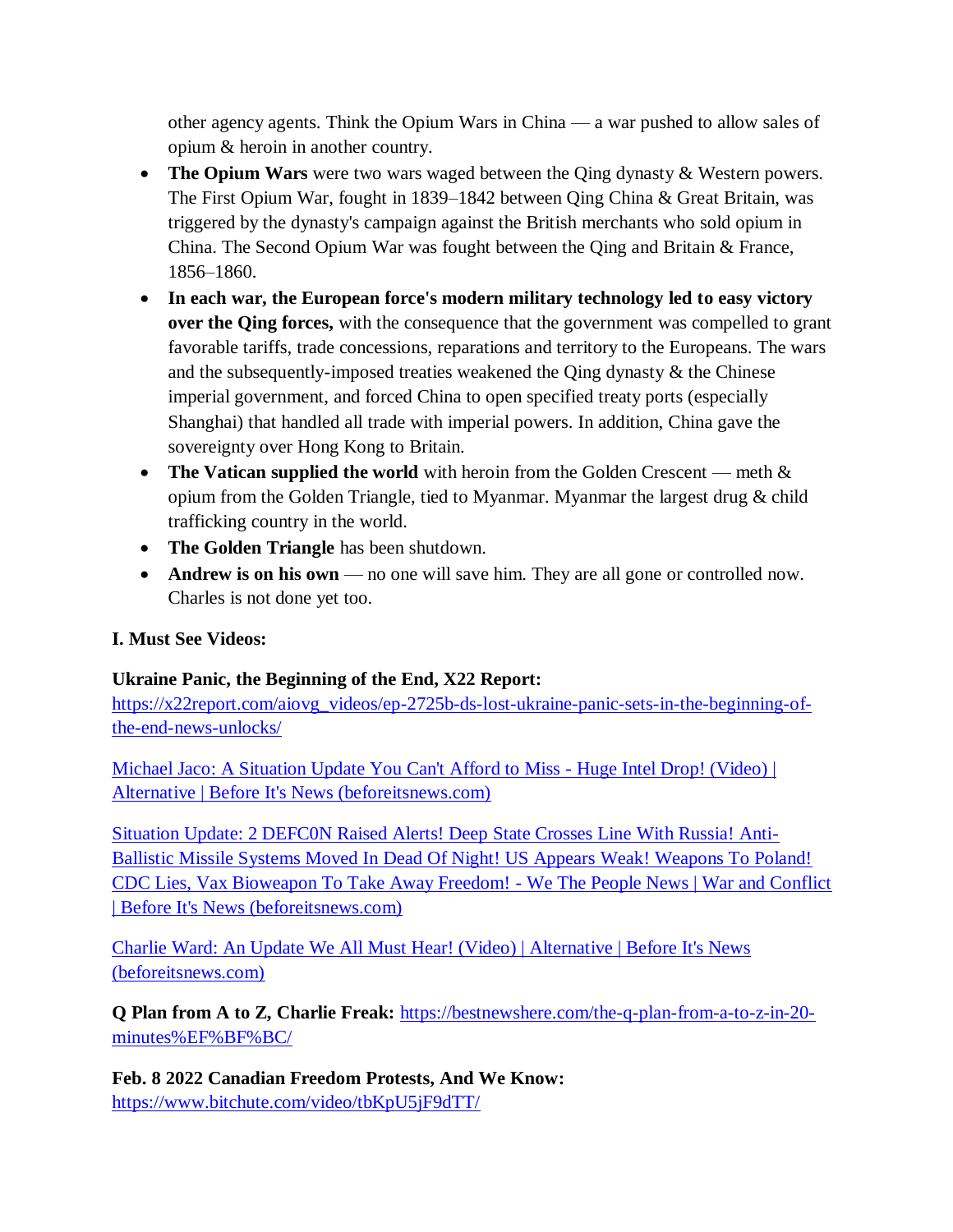**J. "Twenty Two Faces: inside the extraordinary life of Jenny Hill and her twenty two multiple personalities,"** by Judy Byington, Foreword by Dr. Colin A. Ross, M.D. [RAW: Dr.](https://robertdavidsteele.com/dr-colin-ross/)  Colin Ross – [Robert David Steele](https://robertdavidsteele.com/dr-colin-ross/)

**Jenny Hill's witness to a Satanic Child Sacrifice Rite: [Woman Sees Human Sacrifice -](https://www.youtube.com/watch?v=F626Lsrdwg4)** [YouTube http://www.youtube.com/watch?v=F626Lsrdwg4](https://www.youtube.com/watch?v=F626Lsrdwg4) **Judy Note:** YouTube has fixed these links so they don't work. I suggest you goggle to connect to the link, or better yet use DuckDuckGo.

WARNING: Jenny gave a graphic description about how she at the tender age of five, was raped, tortured, forced to view a Child Sacrifice and save for Divine intervention, was almost killed herself – not unlike the sordid experiences of thousands of other child victims of Satanic Worshippers. Perpetrators giving homage to Satan appeared to be organized from the US Inc's CIA, Queen Elizabeth's, Illuminati Banking families' and Vatican's Ninth Circle Child Sacrifice Cult on down to the Clintons, Hollywood, Pizzagate and local teenage covens. They were funded by this same Cabal that ran our global monetary system – the very organization that was in the process of being brought down by activation of the Global Currency Reset and Restored Republics of the world. It's no wonder that President Trump has stated, "These people are sick."

#### **K. Judy Note on the Satanic Ritual Abuse of Children in Your Neighborhood:**

**Since 1990** I have been doing investigations on the Satanic Ritual Abuse of children at the request of brave SRA Survivor-victims, who were witnesses to pedophile, torture and murder crimes of Satanic leaders and their covens. During this time I have found Satanists implanted in law offices, local police, county sheriff's offices and all the way up to the Attorney General Offices in my state and others and then the carnage went on to the internationally organized Ninth Circle Satanic Cult that runs out of the Vatican.

There's certainly no help from US or other nation's government agencies, including the FBI or CIA perpetrators. These legal entities successfully negate even the opening of cases of the ritual abuse and murder of children, let alone do valid investigations.

To be honest and to my knowledge there was no safe place on either a local, national or international level that has been set up to report Satanic Crime – likely the main reason why local, national and international Satanic Covens so easily get away with the torture and murder of thousands of children on a regular basis.

**L. The following have been set up to report Crimes Against Children and incidents of human trafficking,** although I cannot verify as to the influence of Satanists within the organizations:

[https://wsbt.com/news/nation-world/crime-that-hides-in-plain-sight-fbi-releases-warning-signs](https://wsbt.com/news/nation-world/crime-that-hides-in-plain-sight-fbi-releases-warning-signs-of-human-trafficking?video=e56ba52a1b9d45ad8c8a033fd83fe480&jwsource=cl)[of-human-trafficking](https://wsbt.com/news/nation-world/crime-that-hides-in-plain-sight-fbi-releases-warning-signs-of-human-trafficking?video=e56ba52a1b9d45ad8c8a033fd83fe480&jwsource=cl)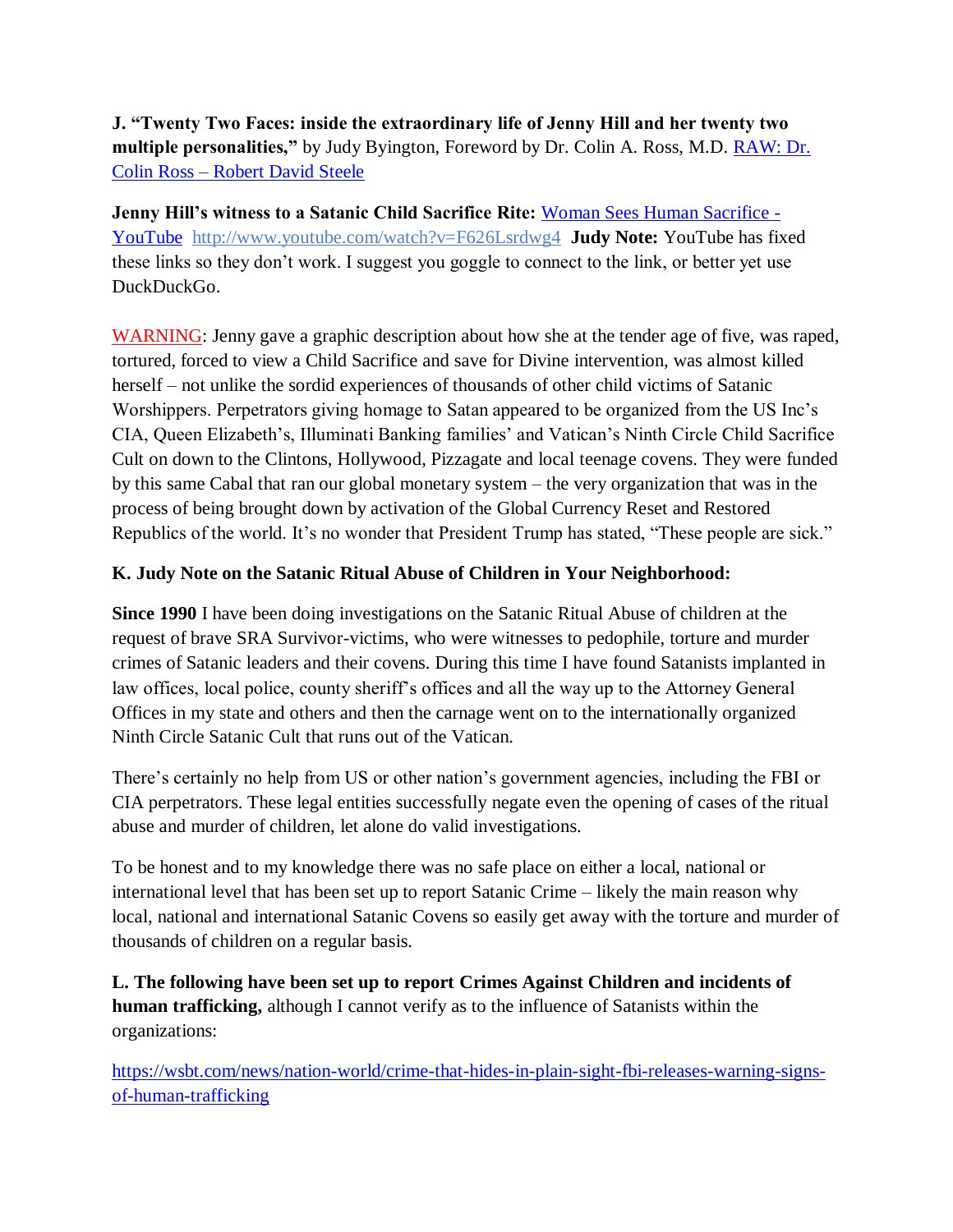#### **FBI Memphis (available 24 hours a day)** (901) 747-4300

**Submit an anonymous tip tips.fbi.gov.** 

#### **National Human Trafficking Resources Center Hotline** 1-(888)-373-7888.

**U.S. Immigration/ Customs Enforcement (ICE):** <https://www.ice.gov/webform/hsi-tip-form>

**Federal Human Trafficking Website:** <https://www.state.gov/humantrafficking/>

**Called to Rescue** 855-646-5484<http://www.calledtorescue.org/>

**Tim Ballard at Operation Underground Railroad:** <https://ourrescue.org/>

**Saving Innocence:** [https://savinginnocence.org](https://savinginnocence.org/) [https://www.youtube.com/watch?v=FT4tmI8YxCU&feature=emb\\_rel\\_end](https://www.youtube.com/watch?v=FT4tmI8YxCU&feature=emb_rel_end)

**US: Childhelp National Child Abuse Hotline** 1-800-422-4453

**USNCMEC Urgent victim help 24-Hour Hotline:** 1-800-843-5678

**Contact Interpol:** <https://www.interpol.int/Contacts/Contact-INTERPOL> <https://www.interpol.int/What-you-can-do/If-you-need-help>

**Europol Tipline** Tel.: +31 70 302 5000<https://www.europol.europa.eu/report-a-crime>

**EU Hotlines:** [https://ec.europa.eu/anti-trafficking/citizens-corner-national-hotlines/national](https://ec.europa.eu/anti-trafficking/citizens-corner-national-hotlines/national-hotlines_en)[hotlines\\_en](https://ec.europa.eu/anti-trafficking/citizens-corner-national-hotlines/national-hotlines_en)

**Global: Human Trafficking Hotline Numbers:** [https://www.abolishion.org/human\\_trafficking\\_hotline\\_numbers](https://www.abolishion.org/human_trafficking_hotline_numbers)

**Human Trafficking Help and Resources:** <https://trafficking.help/us/>

**UK: Childhelp National Child Abuse Hotline** [BBC Action Line](https://www.bbc.co.uk/actionline)

#### **M. The Global Currency Reset and NESARA/GESARA were all about the Children**

*It's not about the money. It's about the children – the thousands of malnourished and traumatized children who in honor of Satan, were being raped and murdered so their Elite Perpetrators could supposedly gain power and rule the world.* 

*The first official act President Trump made the morning before he was sworn into office was to pay a visit to CIA Headquarters and declare a war on an international Child Sex Trafficking Ring run by these global elites.*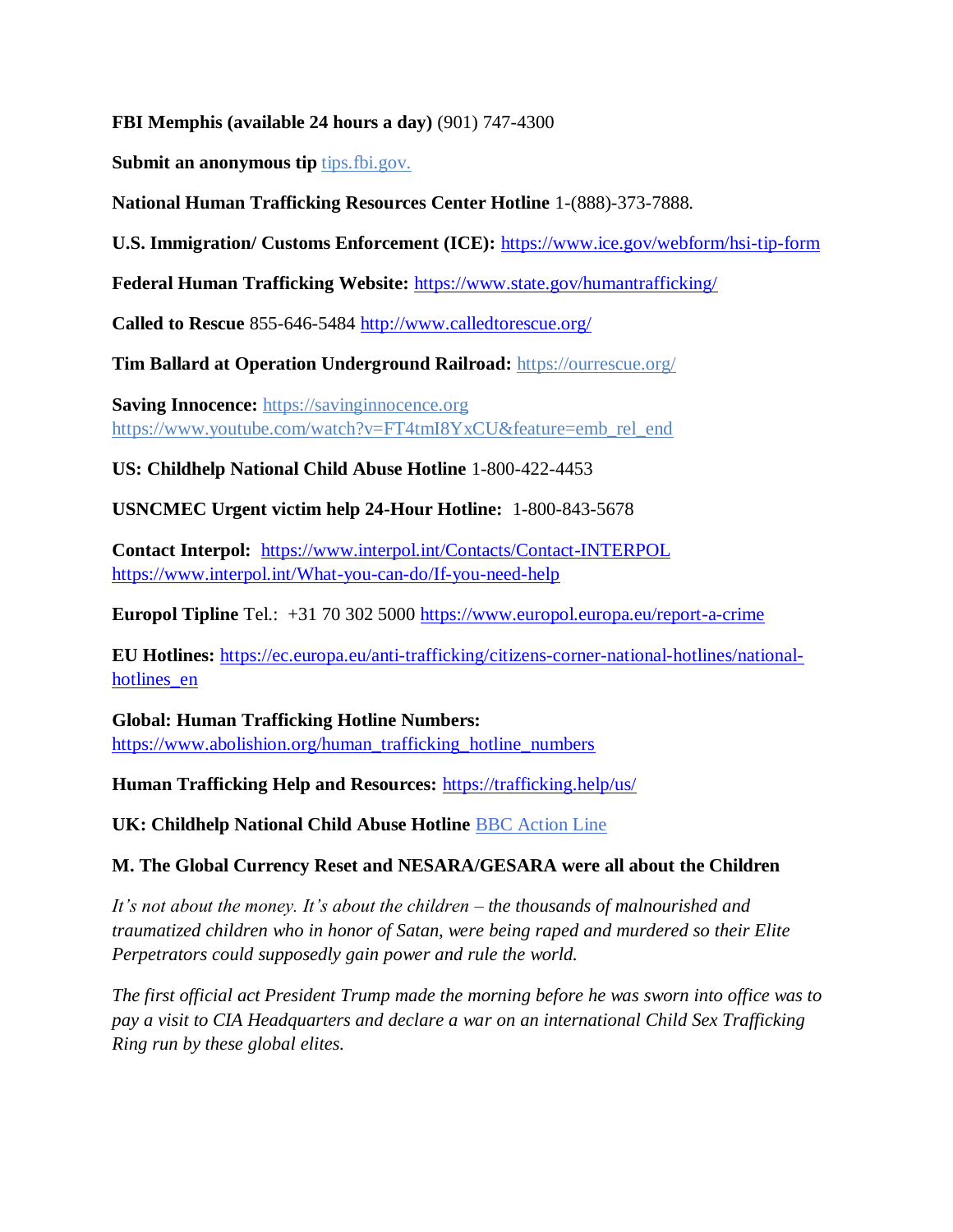*Let us fast and pray for these millions of little ones who were right now being rescued from Cabal underground tunnels across the globe, and tortured and killed by Satanic Covens right next door. Let us also pray for those Military Troops worldwide who were risking their own lives to save them. The ancient doctrine of Fasting and Prayer was explained here at the 10:30:32 mark:* <https://www.youtube.com/watch?v=4Mb9gU6DmKs>

**N. Judy Note:** *I do not now, nor have I ever, received monies for writing my Updates and articles. The compensation has been in having outlets to help Save the Children by exposing truths about the very secretive Satanic Ritual Abuse, Pedophilia and Child Sacrifice that was rampant in our international society.*

*The above was a summary of information from the Internet. It would be up to the reader to do their own research and decide whether or not it was valid.*

*I will send the Safe Link Website out when I find out what it is, plus it will be posted on several Dinar Websites. It is my understanding that by linking into the Safe Link Website it will generate a Non Disclosure Agreement to sign in order to obtain redemption/ exchange appointments.*

*After signing that Non Disclosure I will be unable to email, post or talk to anyone about the exchange process for 90 days, so I will be going silent and taking those 90 days to get my humanitarian project organized and going.*

*This is not a goodbye. I expect to be working with many of you in the near future. I can't tell you how much I have enjoyed getting to know you. You will remain in my heart forever.*

*A huge Thank You to those dedicated and brave Intel providers who wished to remain unknown; to our Angel Martha who worked 24/7 to expose what's really going on; to humble Wildfire Lady who is adept at exposing the truth; to Brad who does great research; to Bonni B who exposes the underlying causes of what is really happening and to Ken who uncovers almost unlimited Intel on pedophilia to help us Save the Children.*

*Let us Thank Q that the reset has finally come to be. I wish you well in your humanitarian efforts and look forward to seeing you on the other side where together, we will make life better for all.*

*Patience is a Virtue. Having Virtue is a sign of a good moral being. Good moral beings have the power to overcome evil and change the world. And, we will!!!* . . . Judy

Updates for the Week Prior:

[Restored Republic via a GCR: Update as of March 15, 2022](https://operationdisclosureofficial.com/2022/03/15/restored-republic-via-a-gcr-as-of-march-15-2022/)

[Special Restored Republic via a GCR Report as of March 14,](https://operationdisclosureofficial.com/2022/03/14/special-restored-republic-via-a-gcr-report-as-of-march-14-2022/) 2022

[Restored Republic via a GCR: Update as of March 14, 2022](https://operationdisclosureofficial.com/2022/03/14/restored-republic-via-a-gcr-as-of-march-14-2022/)